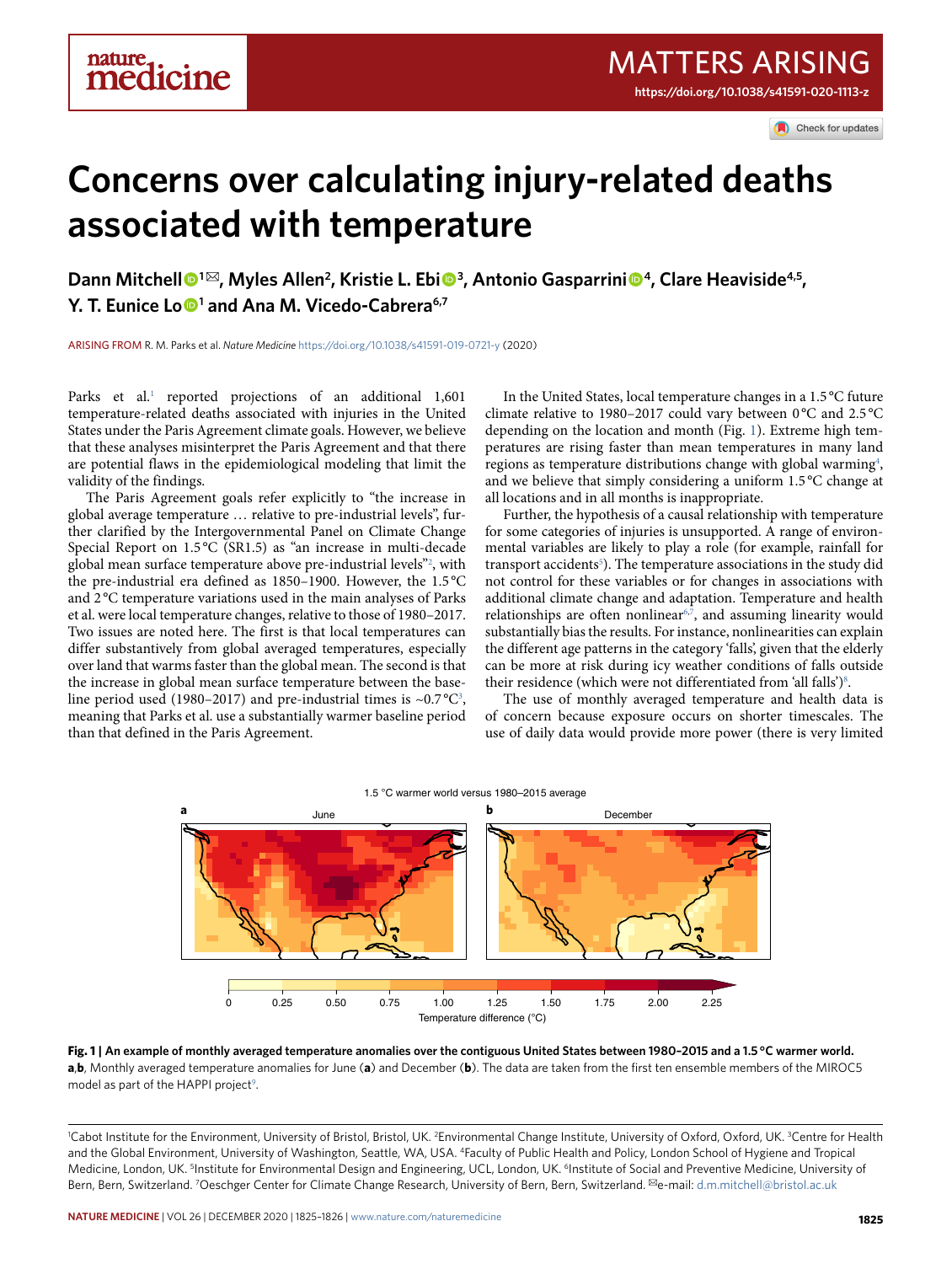## matters Arising **Nature Medicine**

variability in exposure defined by monthly anomalies) and, more importantly, make the analysis less prone to ecological biases. The choice by Parks et al. was justified by computational limitation of the Bayesian model used, although two-stage designs and modeling tools are available that would increase confidence<sup>9</sup>.

In summary, the authors motivate their analysis as relevant for the Paris Agreement climate goals, but we believe that their interpretation and experimental design are inaccurate, which could lead to the use of erroneous climate data as input into the heat–injury assessment. We also raise concerns about several assumptions and approaches in the epidemiological analyses, which could have implications for the validity of the overall conclusions.

#### **Online content**

Any methods, additional references, Nature Research reporting summaries, source data, extended data, supplementary information, acknowledgements, peer review information; details of author contributions and competing interests; and statements of data and code availability are available at [https://doi.org/10.1038/](https://doi.org/10.1038/s41591-020-1113-z) [s41591-020-1113-z](https://doi.org/10.1038/s41591-020-1113-z).

Received: 28 April 2020; Accepted: 22 September 2020; Published online: 16 November 2020

#### **References**

- <span id="page-1-0"></span>1. Parks, R. M. et al. Anomalously warm temperatures are associated with increased injury deaths. *Nat. Med.* **26**, 65–70 (2020).
- <span id="page-1-1"></span>2. Allen, M. R. et al. Framing and Context. in IPCC Special Report:Global Warming of 1.5 °C. <https://www.ipcc.ch/sr15/> (2018).
- <span id="page-1-2"></span>3. Haustein, K. et al. A real-time global warming index. *Sci. Rep.* **7**, 15417 (2017).
- <span id="page-1-3"></span>4. Dosio, A. & Fischer, E. M. Extreme heat waves under 1.5 °C and 2 °C global warming. *Geophys. Res. Lett.* **45**, 935–944 (2018).
- <span id="page-1-4"></span>5. Otte im Kampe, E., Kovats, S. & Hajat, S. Impact of high ambient temperature on unintentional injuries in high-income countries: a narrative systematic literature review. *BMJ Open* **6**, e010399 (2016).
- <span id="page-1-5"></span>6. Marinaccio, A. et al. Nationwide epidemiological study for estimating the efect of extreme outdoor temperature on occupational injuries in Italy. *Environ. Int.* **133**, 105176 (2019).
- <span id="page-1-6"></span>7. Martínez-Solanas, È. et al. Evaluation of the impact of ambient temperatures on occupational injuries in Spain. *Environ. Health Perspect.* **126**, 067002 (2018).
- <span id="page-1-7"></span>8. Gasparrini, A. et al. Mortality risk attributable to high and low ambient temperature: a multicountry observational study. *Lancet* **386**, 369–375 (2015).
- <span id="page-1-8"></span>9. Mitchell, D. et al. Realizing the impacts of a 1.5 C warmer world. *Nat. Clim. Change* **6**, 735–737 (2016).
- © The Author(s), under exclusive licence to Springer Nature America, Inc. 2020